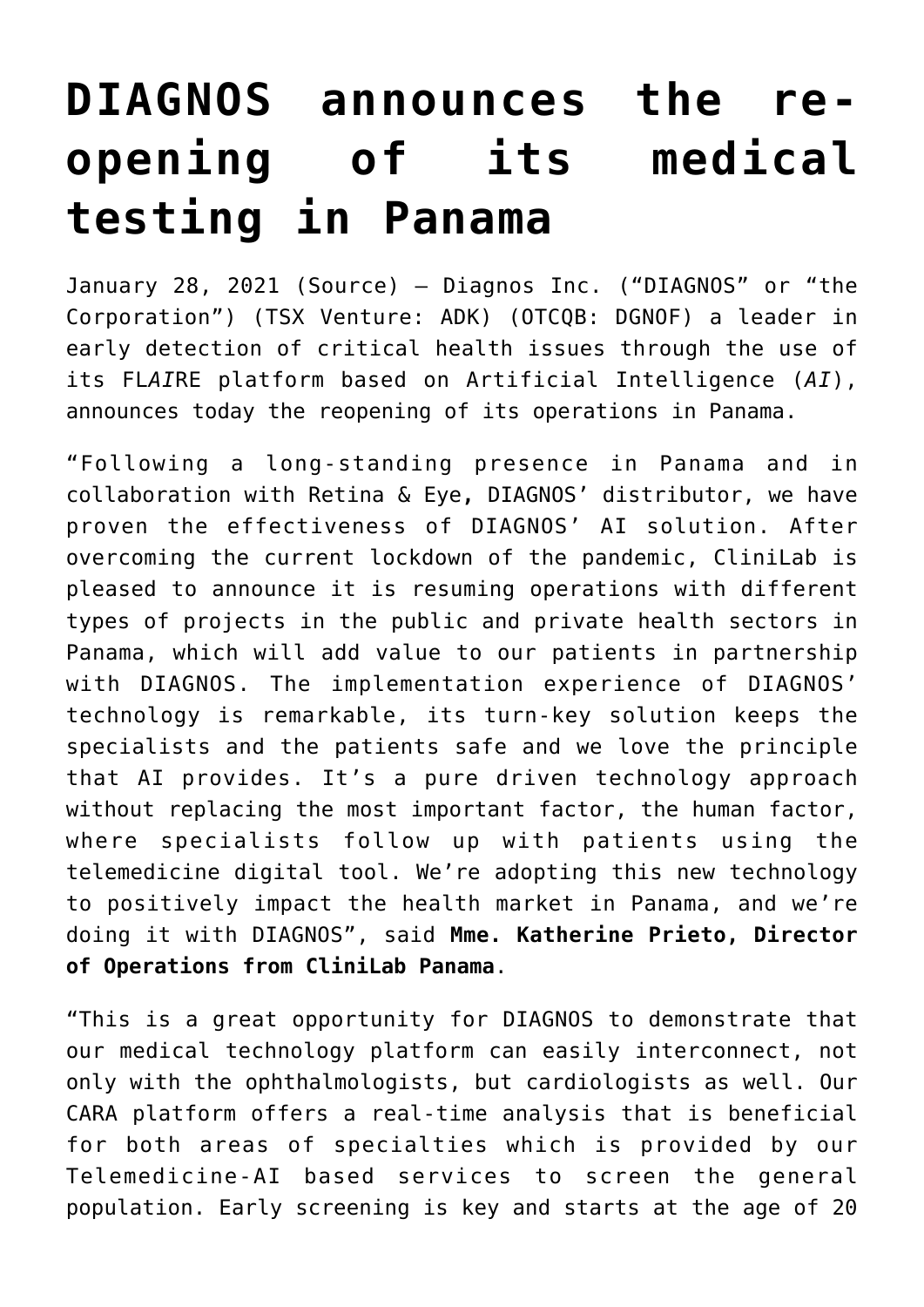in order to detect and prevent avoidable blindness in realtime. We've carefully designed not only our high-tech solution, but we've also put a protocol in place and a rollout plan for CliniLab's flagship Telemedicine service in order to make it a sustainable project. This will allow our retina service to remain part of every patients' check-up and refer them accordingly to each specialists", said **André Larente, President of DIAGNOS.**

## About CLINILAB

Created in 2019, the main corporate purpose is the development, design, planning and operations of health services, specifically in the management of general and specialized medicine clinic by integrating clinical laboratory services certified by the Technical Health Council as a Level 2 laboratory: hematology, special chemistry, general chemistry, serological test. Focused on being the main reference among the private hospitals in the nation, we make available to our clients the following services: general medicine, specialized medicine, telemedicine, level 2 clinical laboratory, home or business care, collective sampling, medical care through our mobile unit, among others.

## About DIAGNOS

DIAGNOS is a publicly traded Canadian corporation dedicated to early detection of critical health problems based of its FLAIRE Artificial Intelligence (*AI*) platform. FLAIRE allows for quick modifying and developing of applications such as CARA (Computer Assisted Retina Analysis). CARA's AI-based image enhancement algorithms provide sharper, clearer and easier-to-analyze retinal images. CARA is a cost-effective tool for real-time screening of large volumes of patients. CARA has been cleared for commercialization by the following regulators: Health Canada, the FDA (USA), CE (Europe), COFEPRIS (Mexico) and Saudi FDA (Saudi Arabia).

Additional information is available at [www.diagnos.com](https://www.globenewswire.com/Tracker?data=6ZGzNZsGujiIUD_7Cq4KX2iYgILrtIy-dQEEp5inS6LqmvODx_3JmavmNwMR8GpnTaNaxCFYsYDvsh5BVuwdtw==) and [www.sedar.com](https://www.globenewswire.com/Tracker?data=KLhVmYaFQ6WCX3RYjp3qttepvBo5Z8yHXwRClXWOP1NNXRw7uRFdw8tuHE9wuE9kLCBGDUT0I6S8n33XDBPa2g==)